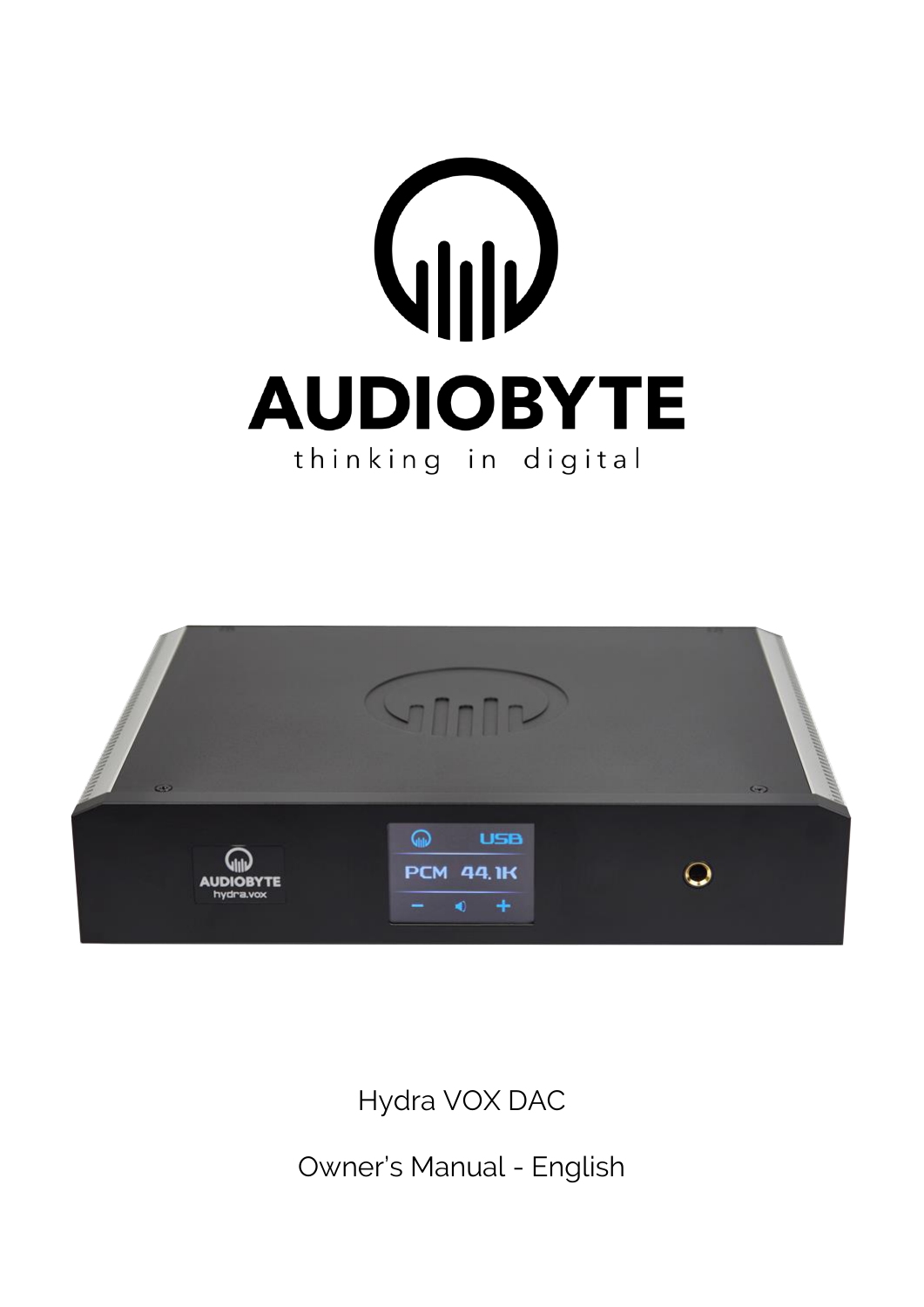# **Table of Contents**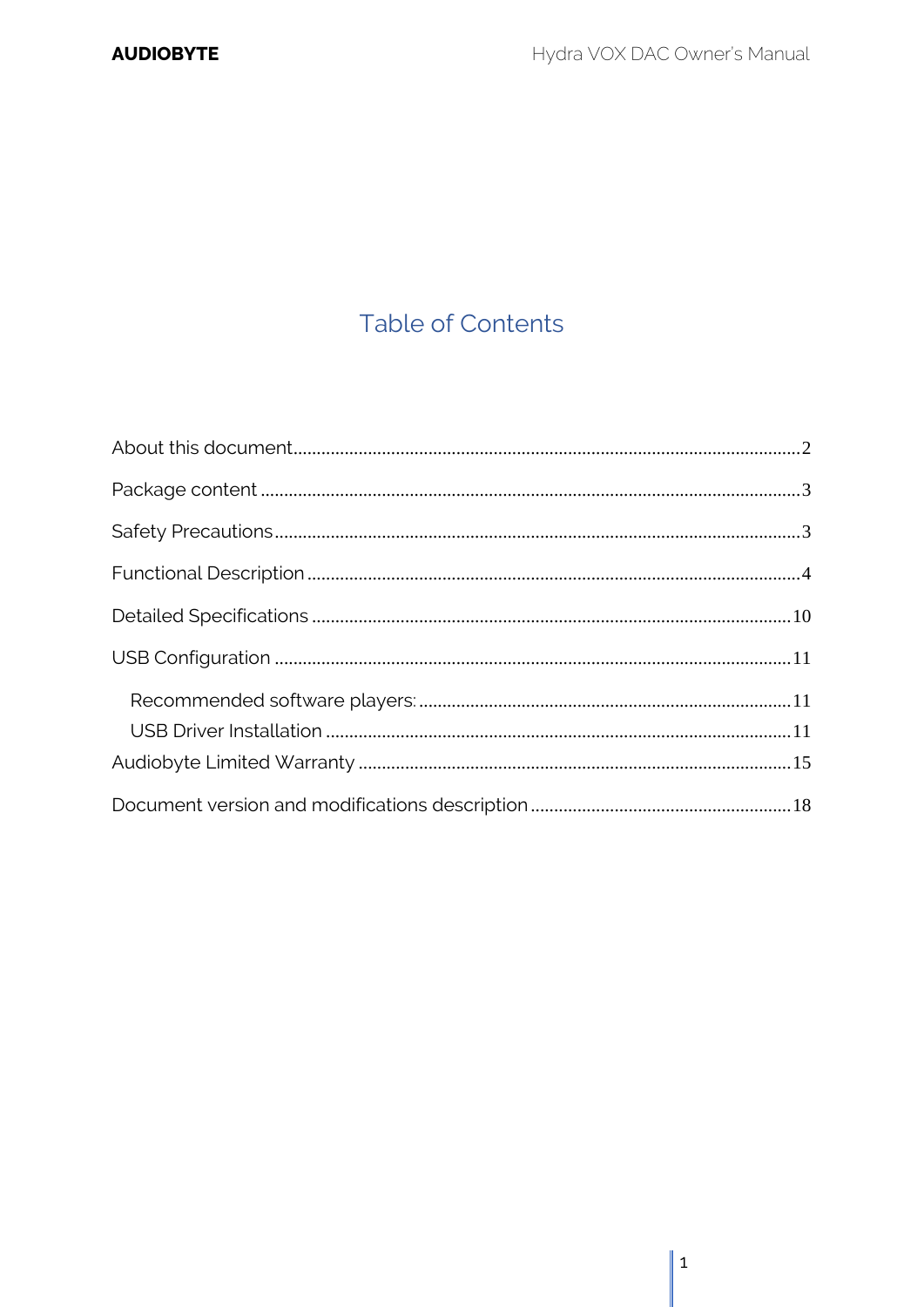### <span id="page-2-0"></span>**About this document**

This document is the user manual for the Audiobyte Hydra VOX digital – to analog converter, headphone amplifier and preamplifier unit.

It contains a basic overview of the device's internal architecture, specific handling details, functional description, safety precautions and product warranty details. This document is not meant for service or repair operations, as these must be carried out only by qualified personnel.

Audiobyte is a subsidiary of Rockna Electronics S.R.L., and is a registered trademark. More information regarding Rockna Audio and Audiobyte products can be found on-line at the websites owned and operated by the company:

https://www.rockna-audio.com https://audiobyte.net

Rockna Electronics S.R.L. Address: Strada Plopului, nr. 5, Suceava ZIP Code: 720145, Romania Phone: +40 770 125 694 – General inquires

Email: support@audiobyte.net – Technical support contact@audiobyte.net – General inquiries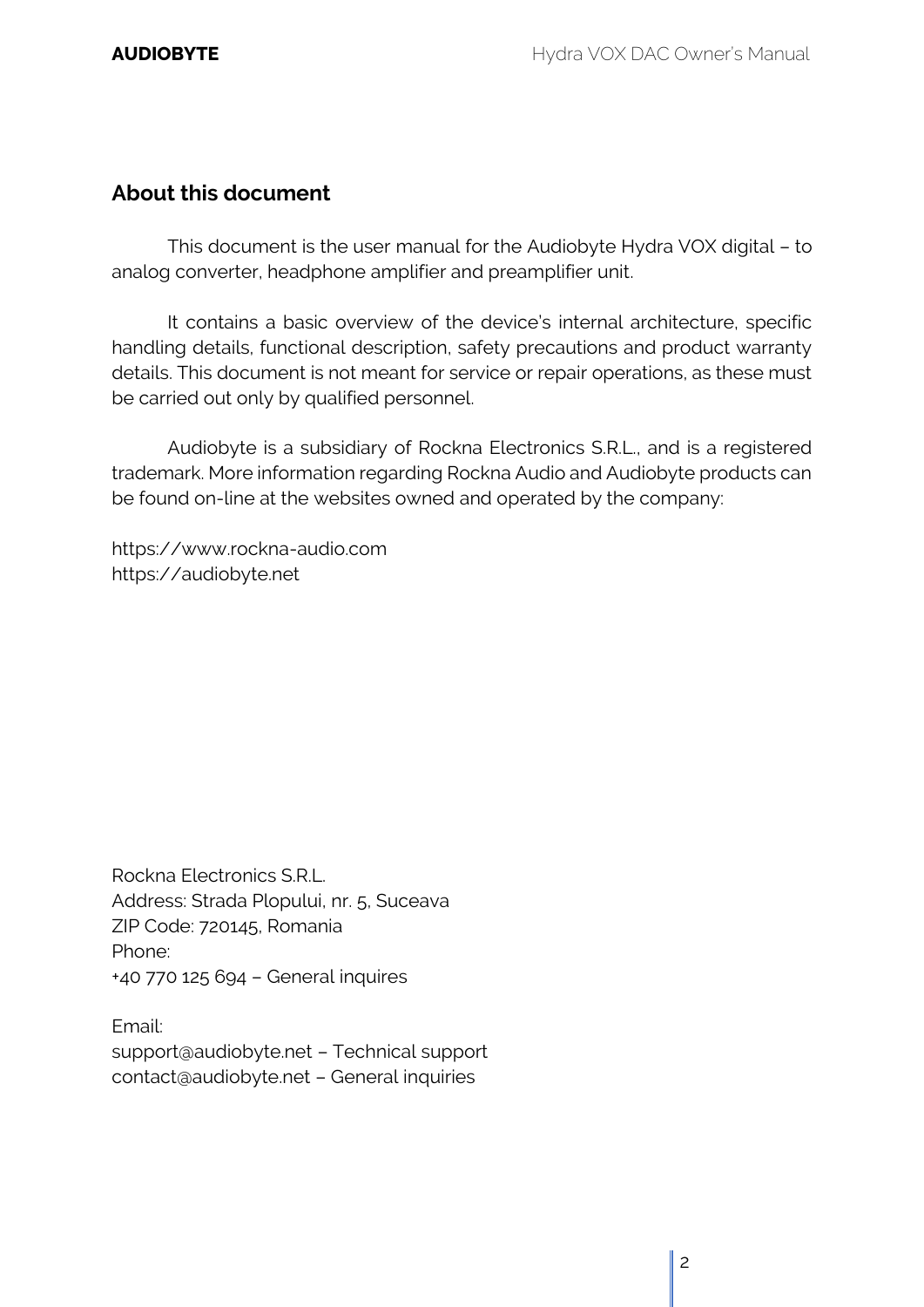### <span id="page-3-0"></span>**Package content**

The package you received should contain the following:

- One Hydra Vox DAC Unit (identifiable by the 7-digit serial number on the back);
- DAC velvet cover.

## <span id="page-3-1"></span>**Safety Precautions**

- 1) This device is meant for indoor use only.
- 2) Protect device from excessive heat, humidity and liquid filled objects, such as vases.
- 3) Clean only with dry cloth.
- 4) Use Audiobyte Hydra ZAP as power source.
- 5) Use Audiobyte branded or Audiobyte approved supply cables to connect Hydra VOX to Hydra ZAP;
- 6) Before plugging any supply cables in the device, make sure the Hydra ZAP is in standby.
- 7) Do not move the device while operational.
- 8) Do not disconnect cables while device is powered on.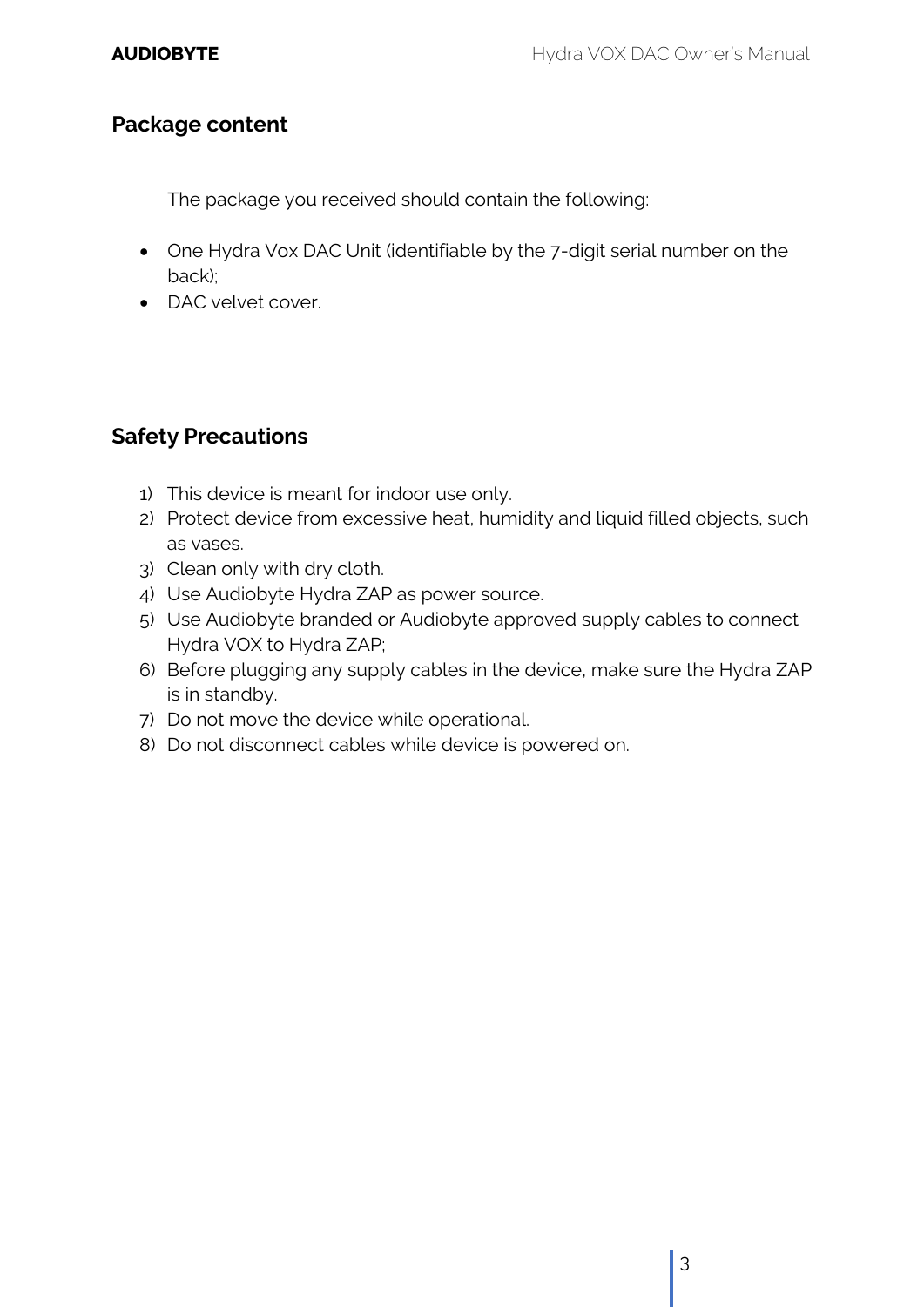#### <span id="page-4-0"></span>**Functional Description**

The Hydra VOX DAC requires multiple supply voltages in order to be completely functional.

Also, the DAC is controlled by the supply unit via CAN interface, using an Audiobyte proprietary protocol, thus it is mandatory to use the Audiobyte Hydra ZAP as a power source. Please make sure that the Hydra ZAP is in stand-by mode before attaching the VOX supply cables.

To connect the Hydra VOX DAC to the Hydra ZAP Supply, two cables must be used, the 5-way analog + reference cable and 8-way digital the cable.

Connect the 5-way cable between the ZAP male header marked with (1) (VOX ANALOG) and the VOX female header marked with (1) (ANALOG PS). Use the guides located on both the plug and the header in order to determine the proper rotation upon insertion. Make sure that both ends are completely fastened.

Connect the 8-way cable between the ZAP male header marked with (3) (VOX DIGITAL) and the VOX female header marked with (3) (DIGITAL PS). Use the guides located on both the plug and the header in order to determine the proper rotation upon insertion. Make sure that both ends are completely fastened.

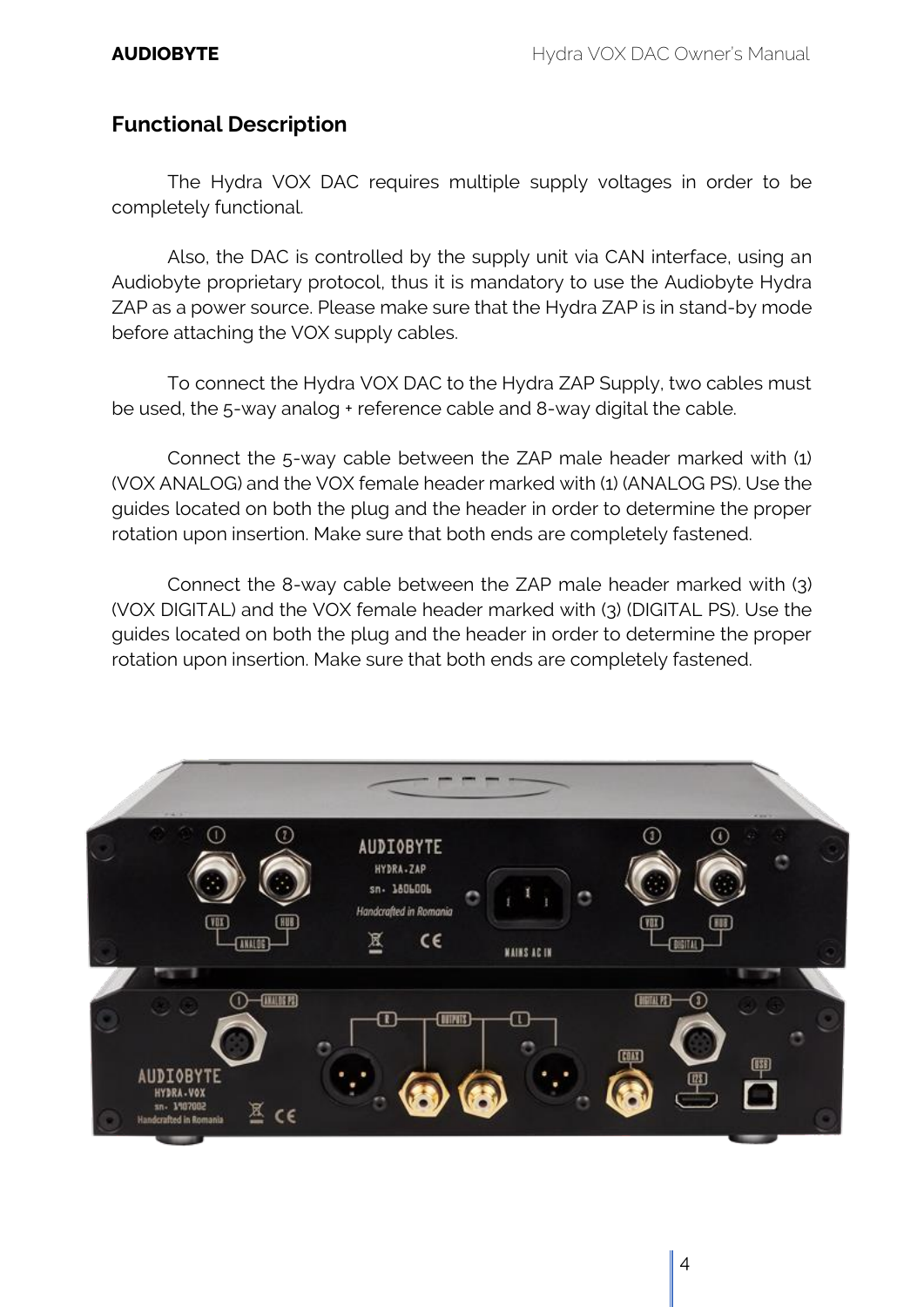If both supply cables are correctly attached, the Audiobyte Hydra VOX is automatically powered-up when the Hydra ZAP is powered on (use Hydra ZAP touch-screen). If proper communication between the two devices has been established, a green dot will be visible near the VOX text on the Hydra ZAP main screen.

At power-up, the Hydra VOX will briefly display the Audiobyte logo screen and then enter the default screen.

To shut down the Hydra VOX, the user must press the stand-by button on the Hydra ZAP main screen.

Upon shut-down the DAC saves its current settings, which are resumed at the next start-up: current selected input, PCM and DSD filters, DSD direct state, phase mode, headphone detect state, I2S mode and attenuation level.

If stored attenuation level is lower than -20dB (volume is too loud), the attenuation is limited to -20dB at next start-up. Also, if mute is enabled at shutdown, it is automatically disabled at start-up.



Use the Hydra VOX touch-screen to adjust its settings. The VOX main screen has the following controls:

- the top-right button is used to select between the DACs three inputs (circular selection):
	- o USB;
	- o I2S;
	- o S/Pdif.
- the bottom left and right buttons are used to adjust the volume level. Pressing once on these buttons will show the current volume level without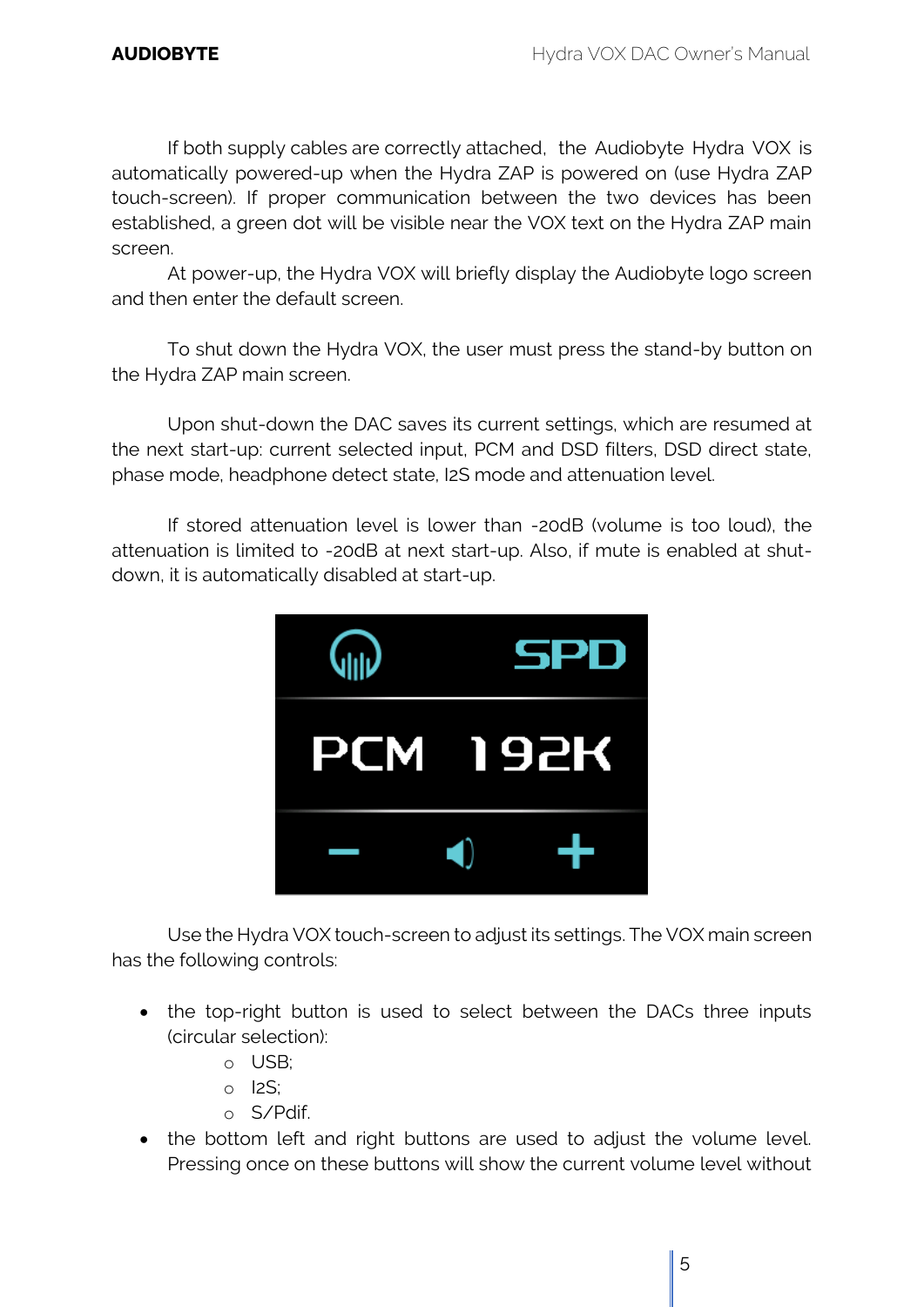changing it. Multiple press or long-press on these buttons will adjust the volume level until the end of scale:

 $-127.5dB$  (min volume)  $\rightarrow$  0dB (max volume);

- the bottom-middle button is used to set Mute ON or OFF;
- the top-left Audiobyte logo button is used to go to the menu screen;
- the center line is used by default to display the current input sample rate. If no lock detected on current input, the "--.--" text is shown. When volume level is adjusted, the current attenuation is displayed.



The menu screen has the following controls:

- Pressing on the lower side of the screen will cycle the output signal phase state between Normal and Inverted;
- PCM button enters the PCM audio settings screen;
- DSD button enters the DSD audio settings screen;
- Pressing on the top-middle Settings button enters the general audio settings screen;
- The top-right button opens the device information screen;
- The top-left button returns to the main screen;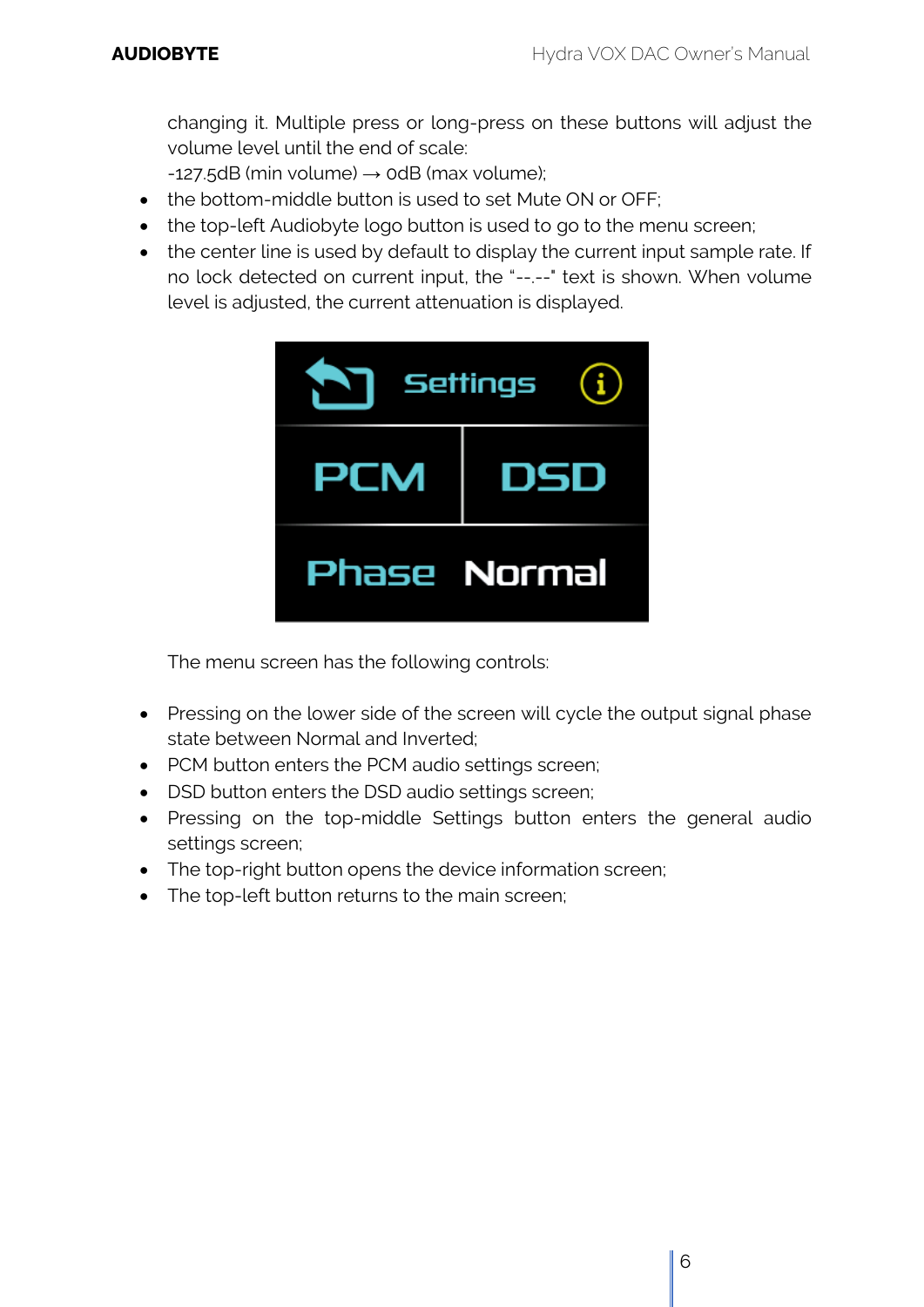

Use the three check-buttons on the PCM audio settings screen to select the Phase Response:

- **•** Linear:
- Minimum:
- **■** Hybrid;



In the DSD settings screen, when the DSD Direct button is pressed:

- **•** if DSD direct is activated, the volume level will be set to max and the headphone amplifier disabled, only after OK is pressed in the confirmation screen;
- **If DSD direct is deactivated, volume level will be applied and headphone** amplifier will be enabled.

Note: DSD phase response is currently not implemented and selection is disabled on display.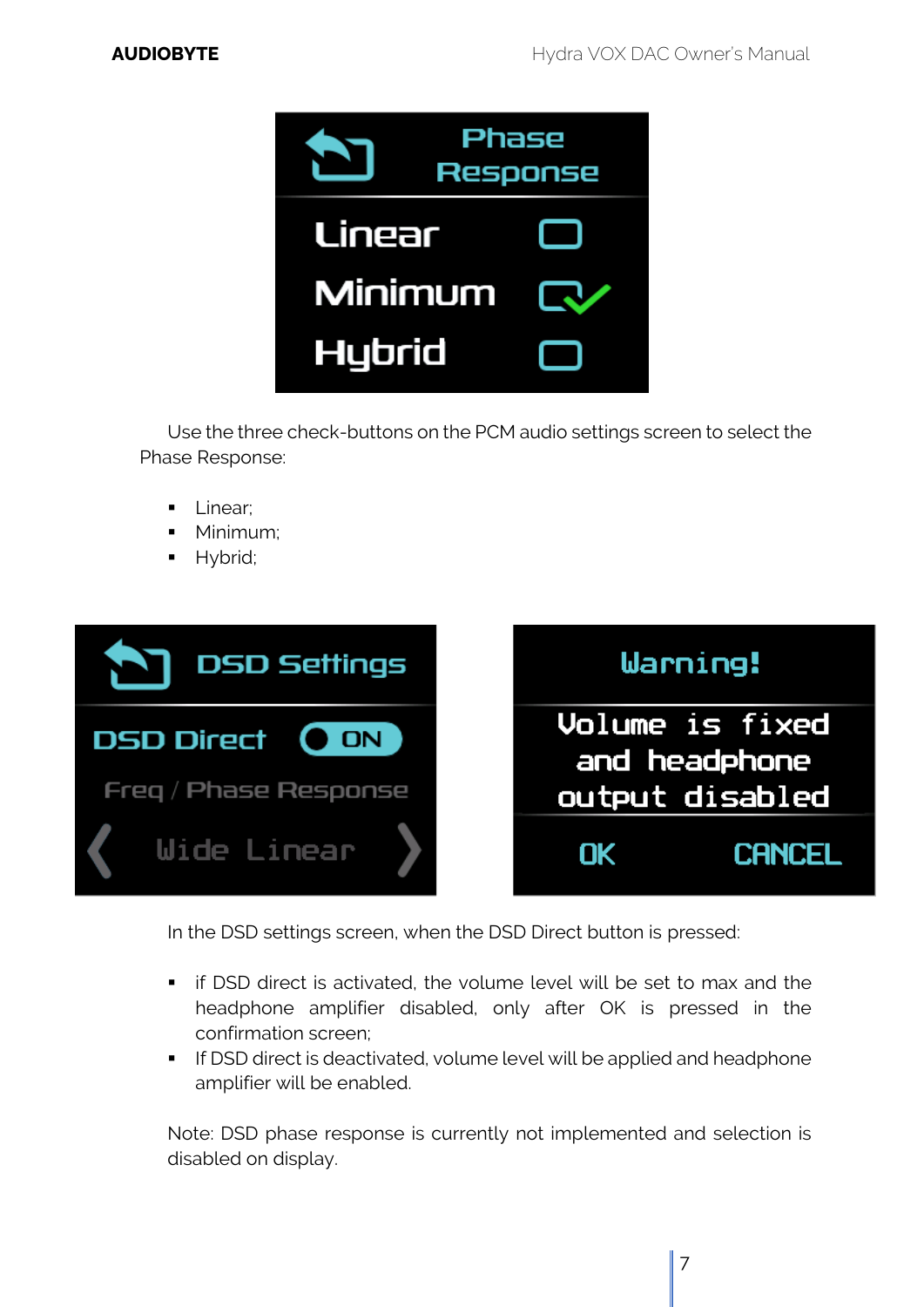

In the general audio settings screen the user can select if line outputs (RCA and XLR) are to be disabled if headphones are inserted. Thus, if HP Detect is:

- ON line out signals are disabled when headphones are detected;
- OFF line out signals are enabled at all times.

I2S Mode allows the user to select between various HDMI I2S input configurations, depending on the I2S signal source type.

The Info Screen shows device-related information as follows:

- Hydra VOX firmware pack pseudo-name (ex: ROCKET);
- **•** FPGA (audio) firmware version;
- Micro-controller (system control) firmware version;
- **■** User interface (touchscreen display) firmware version;
- ZAP-VOX CAN Interface status (OK/NOT OK).

The Hydra VOX can be remotely controlled using the Hydra ZAP Android/iOS app.

Please search for the Audiobyte Hydra Remote app on Google Play or Apple App Store.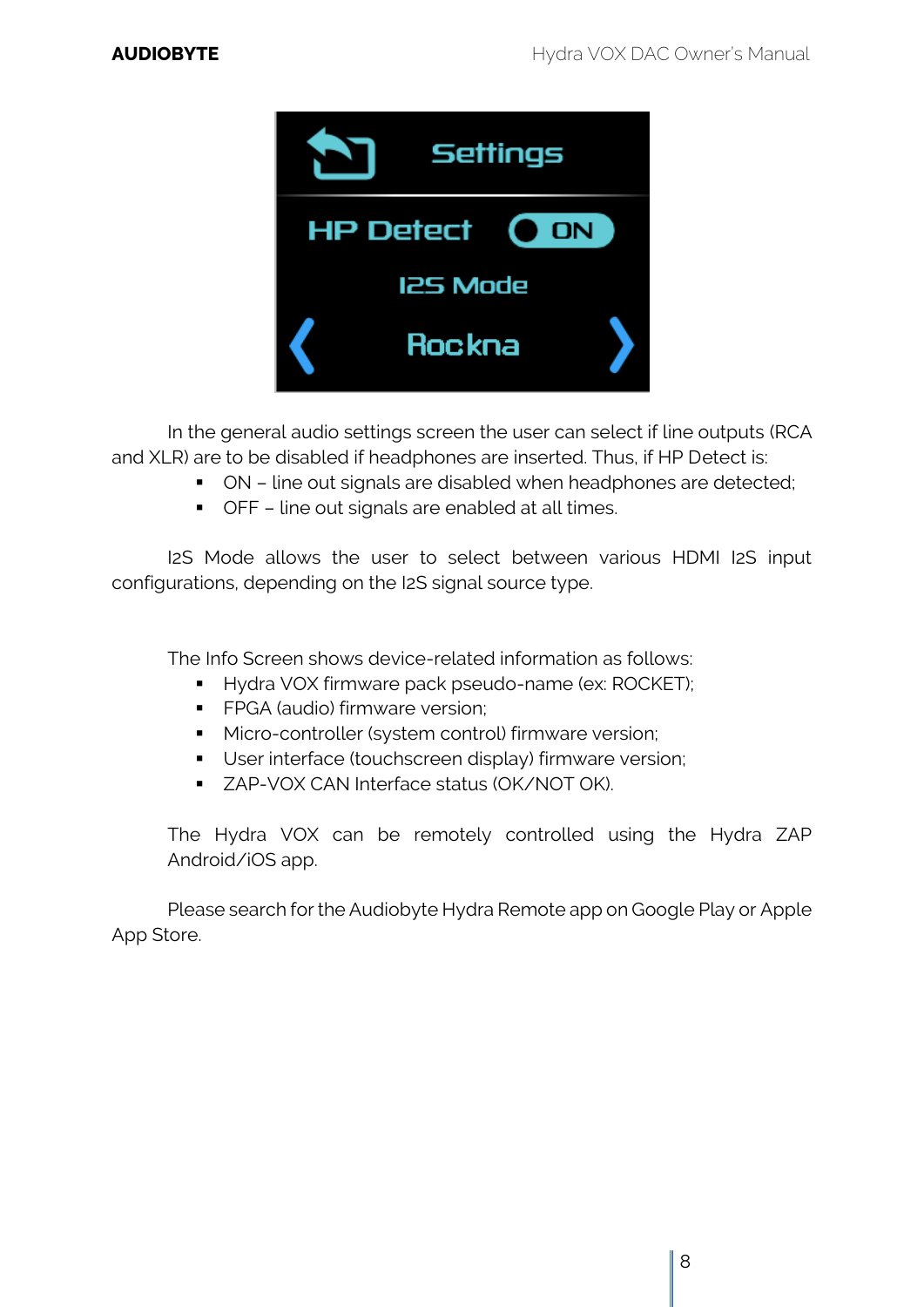#### **Firmware Update**

Each Hydra VOX firmware update wave file contains update data for all three firmware types that the unit comprises (FPGA, Controller, Display).

In order for the **update to start** (the wave file is validated as update file), the current FPGA firmware version and the update file FPGA firmware version **must be different**. The other two versions can be any version.

Update and downgrade are both possible on all three firmware types. Each wave update file is released with the FPGA, Controller, Display versions in its name, in that order. For example, the file HVOX\_111\_267\_118.wav has FPGA v1.11, Controller v2.67, Display v1.18.

Follow the steps below to update your unit:

- 1. Download and unpack the appropriate zip file;
- 2. Set the DAC input on USB;
- 3. Make sure that on the PC side the playback is bit-perfect (attenuation is set to 0dB, channels are not inverted, no DSP effects are added etc.);
- 4. Select the DAC as output device and play the .wav update track;
- 5. During the update process, you will see the update file play progress on display. Let the wave file play until the end without changing the volume level or other player parameters;
- 6. When update wave playback is completed successfully, you will see "Done" on display;
- 7. The DAC checks received images for validity and installs them one after another;
- 8. After all check are done, the Hydra VOX main menu is resumed and you can check the new firmware versions in the info screen.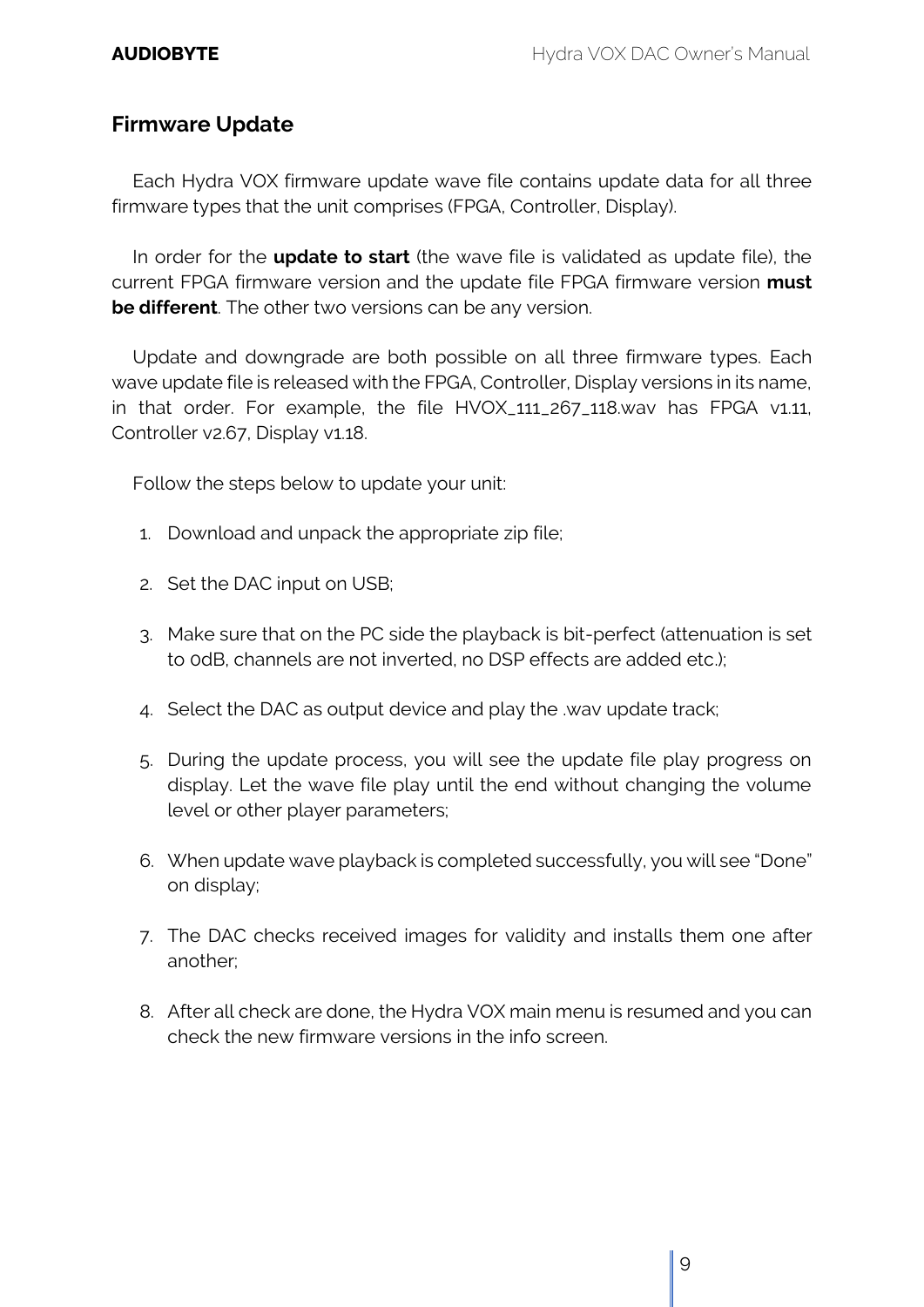## <span id="page-10-0"></span>**Detailed Specifications**

#### **SUPPLY VOLTAGES:**

Digital: 5.1V DC (provided by Hydra ZAP Supercapacitors Digital Supply);

 Analog: ±16.5V DC → ±19.5V DC (adjustable, provided by Hydra ZAP, ±18v default recommended voltage);

Reference: 8.0V DC (provided by Hydra ZAP).

#### **INPUTS:**

I <sup>2</sup>S LVDS (HDMI connector): all sample rates

S/PDIF coaxial: up to 192k / DSD64

USB: all sample rates

#### **OUTPUTS:**

RCA single ended: 3.8V (peak)

XLR balanced: 3.8V (peak)

Headphone out: 9V (peak)

THD+N: -118 dB (0 dB)

S/N: -118 dB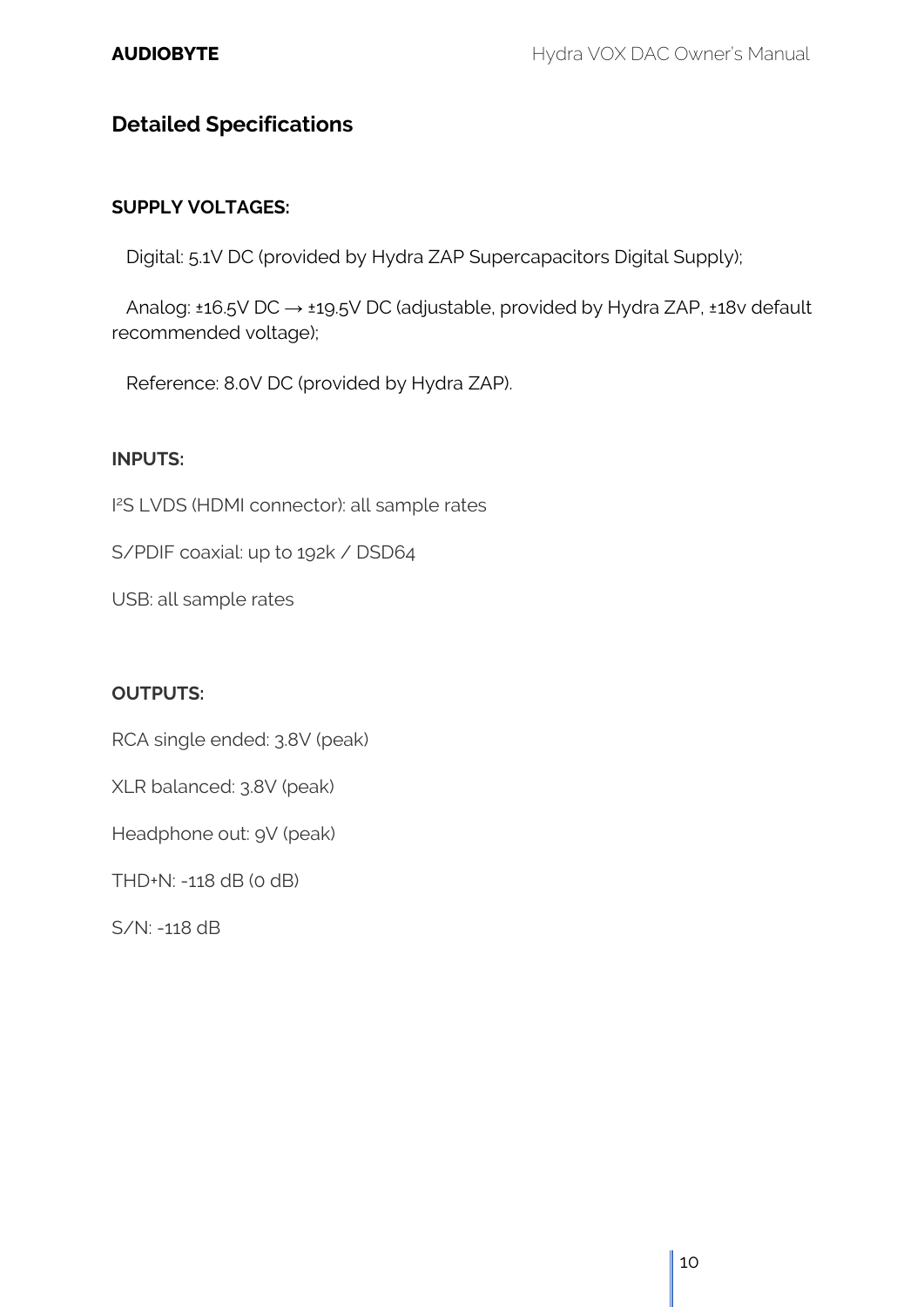### <span id="page-11-0"></span>**USB Configuration**

For the computer playback side, please consider the following information:

#### <span id="page-11-1"></span> *Recommended software players:*

- 1) Foobar2000
- 2) Jriver
- 3) Jplay
- 4) Audiogate
- 5) Audirvana Plus

Under Win XP environment, kernel streaming (KS) is recommended for PCM, and ASIO for DSD playback.

Under W7/8 environment, WASAPI or ASIO mode is recommended for both PCM and DSD playback.

#### <span id="page-11-2"></span>*USB Driver Installation*

The following installation details are valid for Windows XP 32/64, Windows 7 32/64, Windows 10 32/64.

**Do not connect** the USB cable between the DAC and your computer before driver installation! If you have already connected the DAC to the PC, click Cancel if an installation screen has shown up and remove the USB cable.

- 1. Go to product's page on [http://audiobyte.net/products/hydra-vox.](http://audiobyte.net/products/hydra-vox)
- 2. Download the USB Drivers archive from the bottom of the page.
- 3. Unpack zip archive.
- 4. Enter your operating system folder.
- 5. Launch Setup32.exe for 32bit OS or Setup64.exe for 64bit OS.
- 6. After the application launches, click Next: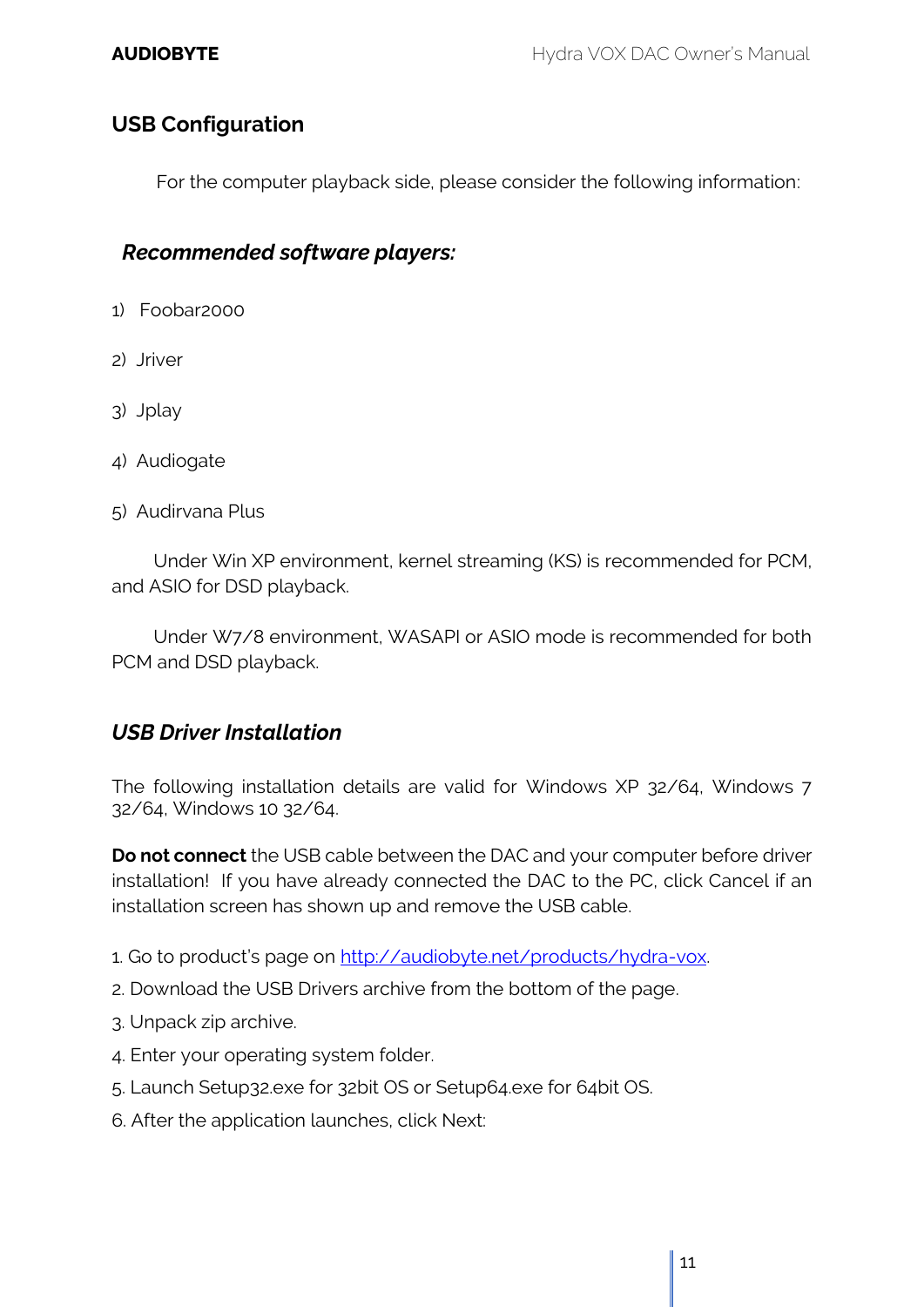

7. Wait for the driver to be copied and then click Finish:

| Device Driver Installation Wizard |                                                                                                                     |
|-----------------------------------|---------------------------------------------------------------------------------------------------------------------|
|                                   | <b>Completing the Device Driver</b><br><b>Installation Wizard</b>                                                   |
|                                   | The drivers were successfully installed on this computer.                                                           |
|                                   | You can now connect your device to this computer. If your device<br>came with instructions, please read them first. |
|                                   | <b>Driver Name</b><br><b>Status</b>                                                                                 |
|                                   | Audiobyte (adb38464) MEDIA  Ready to use<br>∢                                                                       |
|                                   | Finish<br>Cancel<br>< Back                                                                                          |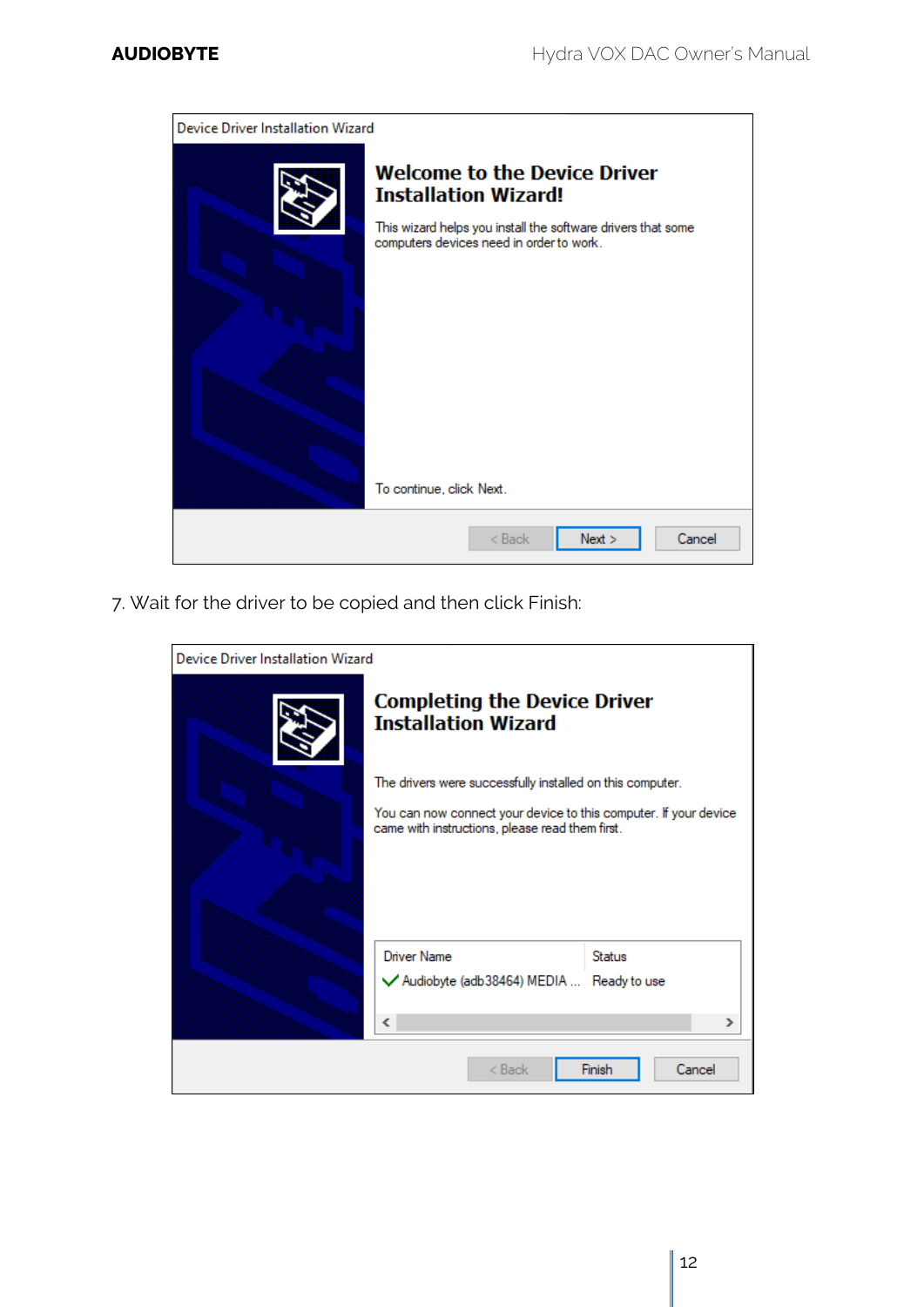8. Connect the DAC to the PC. If the Found New Hardware wizard starts, install the Audiobyte hardware without connecting to Windows Update, selecting automatic installation and pressing Continue Anyway in the Windows Logo warning window.



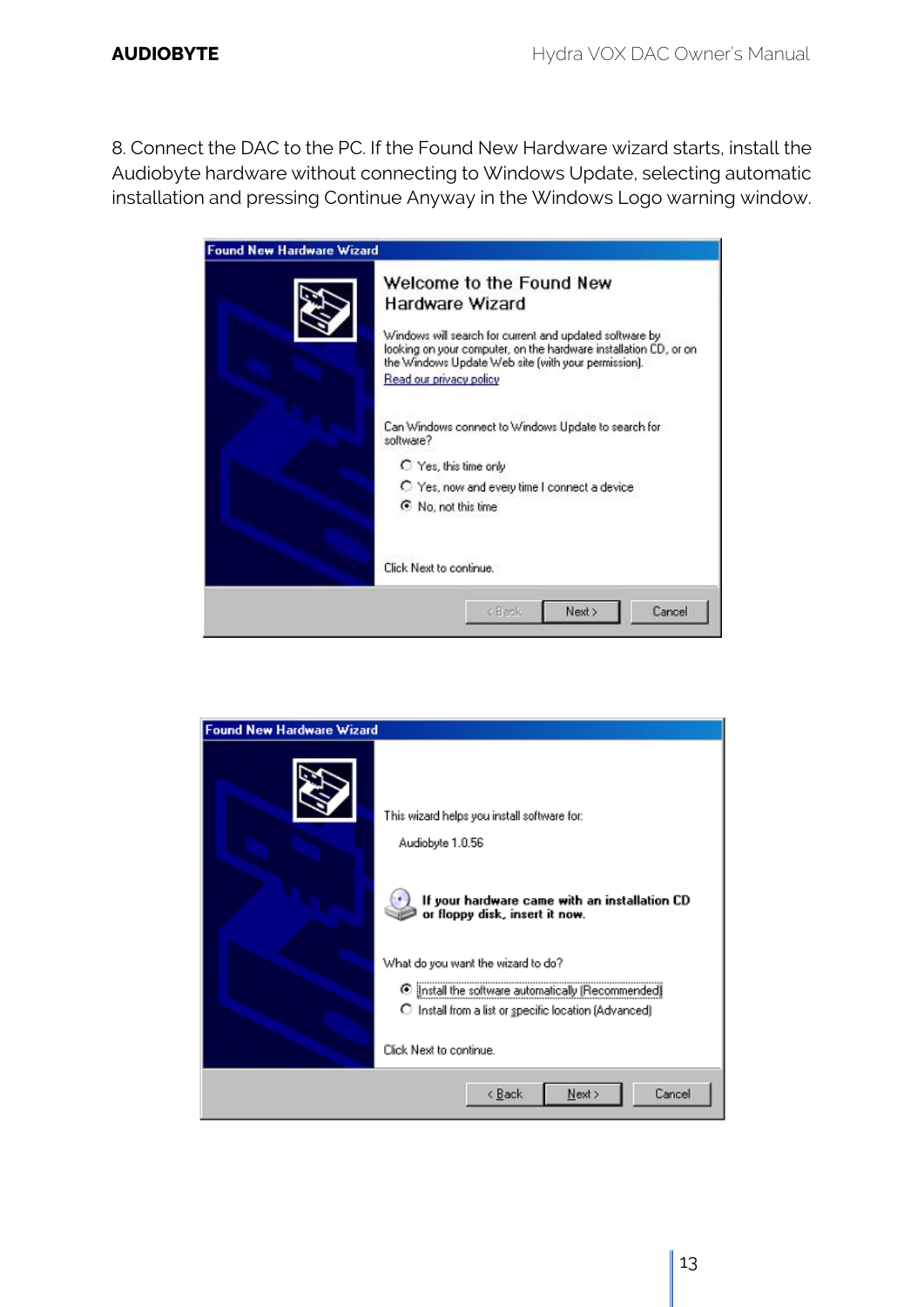![](_page_14_Picture_2.jpeg)

| <b>Found New Hardware Wizard</b> |                                                                                                                         |
|----------------------------------|-------------------------------------------------------------------------------------------------------------------------|
|                                  | Completing the Found New<br>Hardware Wizard<br>The wizard has finished installing the software for:<br>Audiobyte 1.0.56 |
|                                  | Click Finish to close the wizard.                                                                                       |
|                                  | Finish<br>< Back<br>Cancel                                                                                              |

Now the device should be found in the Windows Device Manager and can be removed using the Safely Remove icon in the taskbar.

![](_page_14_Figure_5.jpeg)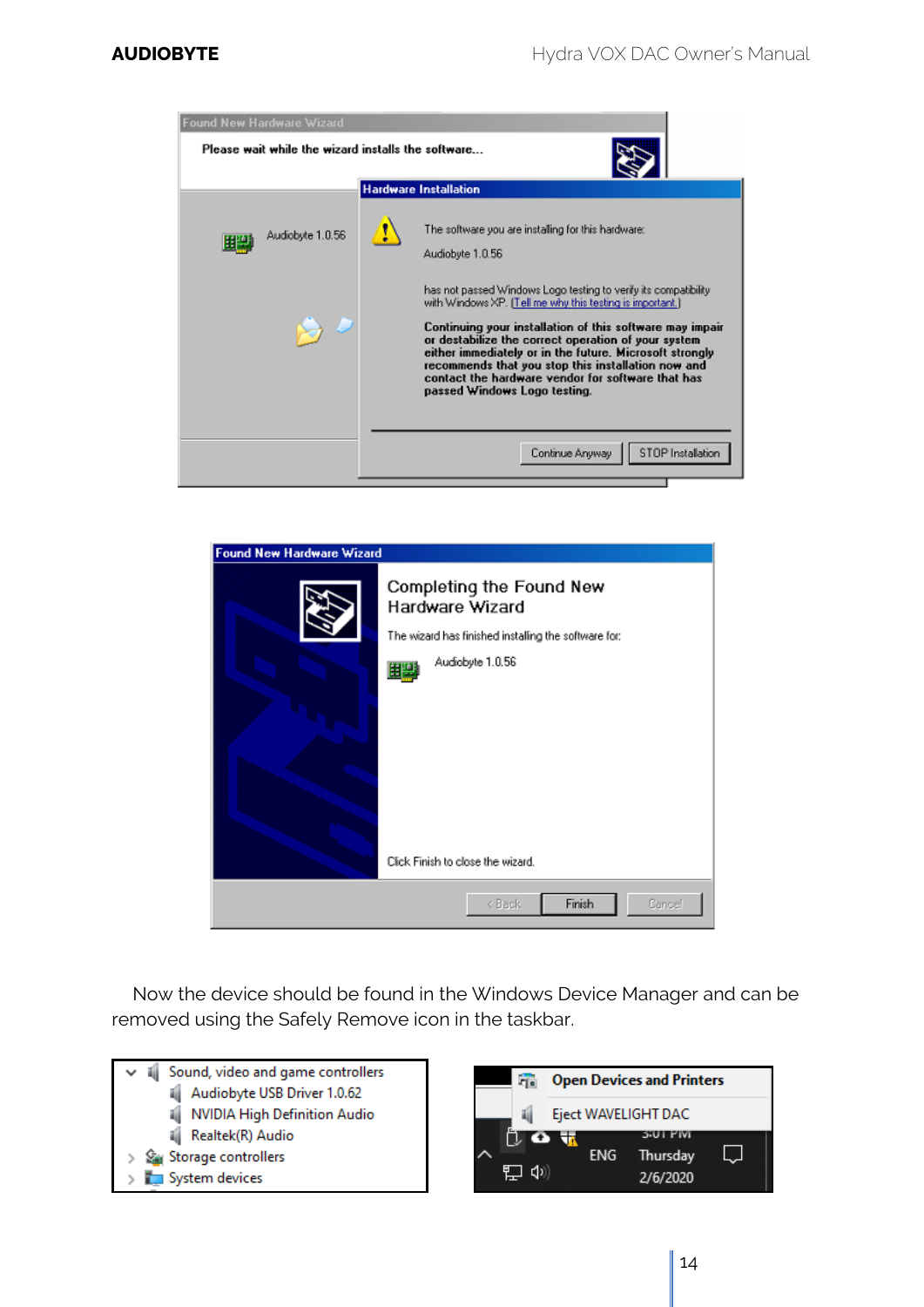# **AUDIOBYTE LIMITED WARRANTY Three (3) Years**

#### <span id="page-15-0"></span>**WARRANTY COVERAGE:**

AUDIOBYTE warranty obligation is limited to the terms set forth below.

#### **WHO IS COVERED:**

Audiobyte warrants the product to the original purchaser or the person receiving the product as a gift against defects in materials and workmanship as based on the date of original purchase from an Authorized Dealer. The original sales receipt showing the product name and the purchase date from an authorized retailer is considered such proof.

#### **WHAT IS COVERED:**

The Audiobyte warranty covers new products if a defect arises and a valid claim is received by Audiobyte within the Warranty Period. At its option, Audiobyte will either (1)repair the product at no charge, using new or refurbished replacement parts, or (2)exchange the product with a product that is new or which has been manufactured from new, or serviceable used parts and is at least functionally equivalent or most comparable to the original product in Audiobyte current inventory, or (3)refund the original purchase price of the product. Audiobyte warrants replacement products or parts provided under this warranty against defects in materials and workmanship from the date of the replacement or repair for one(1) year or for the remaining portion of the original product's warranty, whichever provides longer coverage for you. When a product or part is exchanged, any replacement item becomes your property

and the replaced item becomes Audiobyte's property. When a refund is given, your product becomes Audiobyte's property.

Note: Any product sold and identified as refurbished or renewed carries a one(1) year limited warranty. Replacement product can only be sent if all warranty requirements are met. Failure to follow all requirements can result in delay.

#### **WHAT IS NOT COVERED - EXCLUSIONS AND LIMITATIONS:**

This Limited Warranty applies only to the new products manufactured by or for Audiobyte that can be identified by the trade-mark, trade name, or logo affixed to it. This Limited Warranty does not apply to any non-Audiobyte hardware product or any firmware, even if packaged or sold with the product. Non-Audiobyte manufacturers, suppliers, or publishers may provide a separate warranty for their own products packaged with the bundled product. Audiobyte is not liable for any damage to or loss of any programs, data, or other information stored on any media contained within the product, or any non-Audiobyte product or part not covered by this warranty. Recovery or reinstallation of programs, data or other information is not covered under this Limited Warranty.

This warranty does not apply (a)to damage caused by accident, abuse, misuse, misapplication, or non-Audiobyte product, (b)to damage caused by service performed by anyone other than Audiobyte or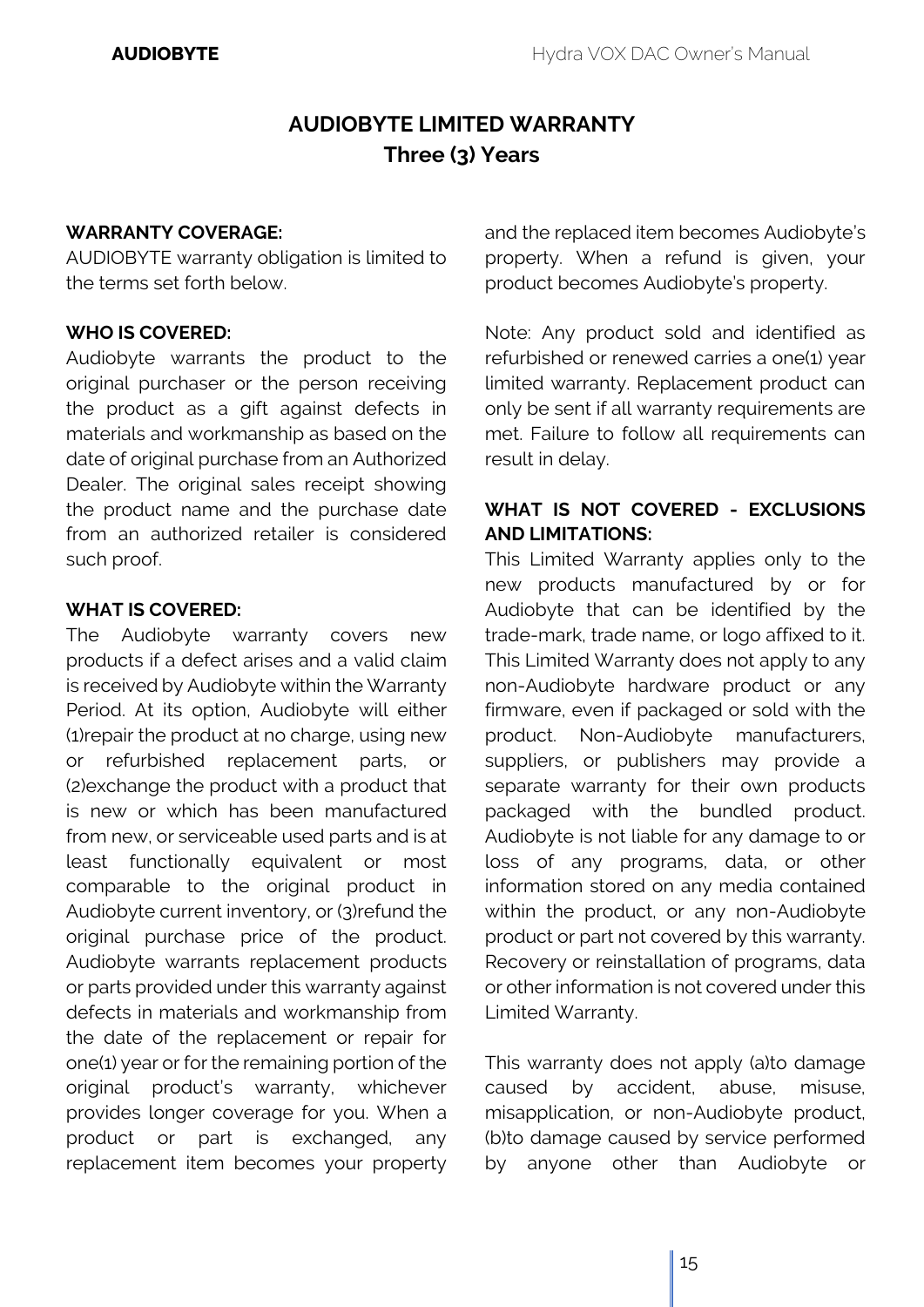Audiobyte Authorized Service Location, (c)to a product or a part that has been modified without the written permission of Audiobyte, or (d)if any Audiobyte serial number has been removed or defaced, or (e) product, accessories or consumables sold "AS IS" without warranty of any kind by including refurbished Audiobyte product sold "AS IS" by some retailers.

#### **This Limited Warranty does not cover:**

• Shipping charges to return defective product to Audiobyte.

• Labor charges for installation or setup of the product, adjustment of customer controls on the product, and installation or repair of systems outside of the product.

• Product repair and/or part replacement because of improper installation, connections to improper voltage supply, abuse, neglect, misuse, accident, unauthorized repair or other cause not within the control of Audiobyte.

• Damage or claims for products not being available for use, or for lost data or lost firmware.

• Damage occurring to product during shipping.

• A product that requires modification or adaptation to enable it to operate in any country other than the country for which it was designed, manufactured, approved and/or authorized, or repair of products damaged by these modifications.

• A product used for commercial or institutional purposes(including but not limited to rental purposes).

• Product lost in shipment and no signature verification receipt can be provided.

• Failure to operate as per Owner's Manual.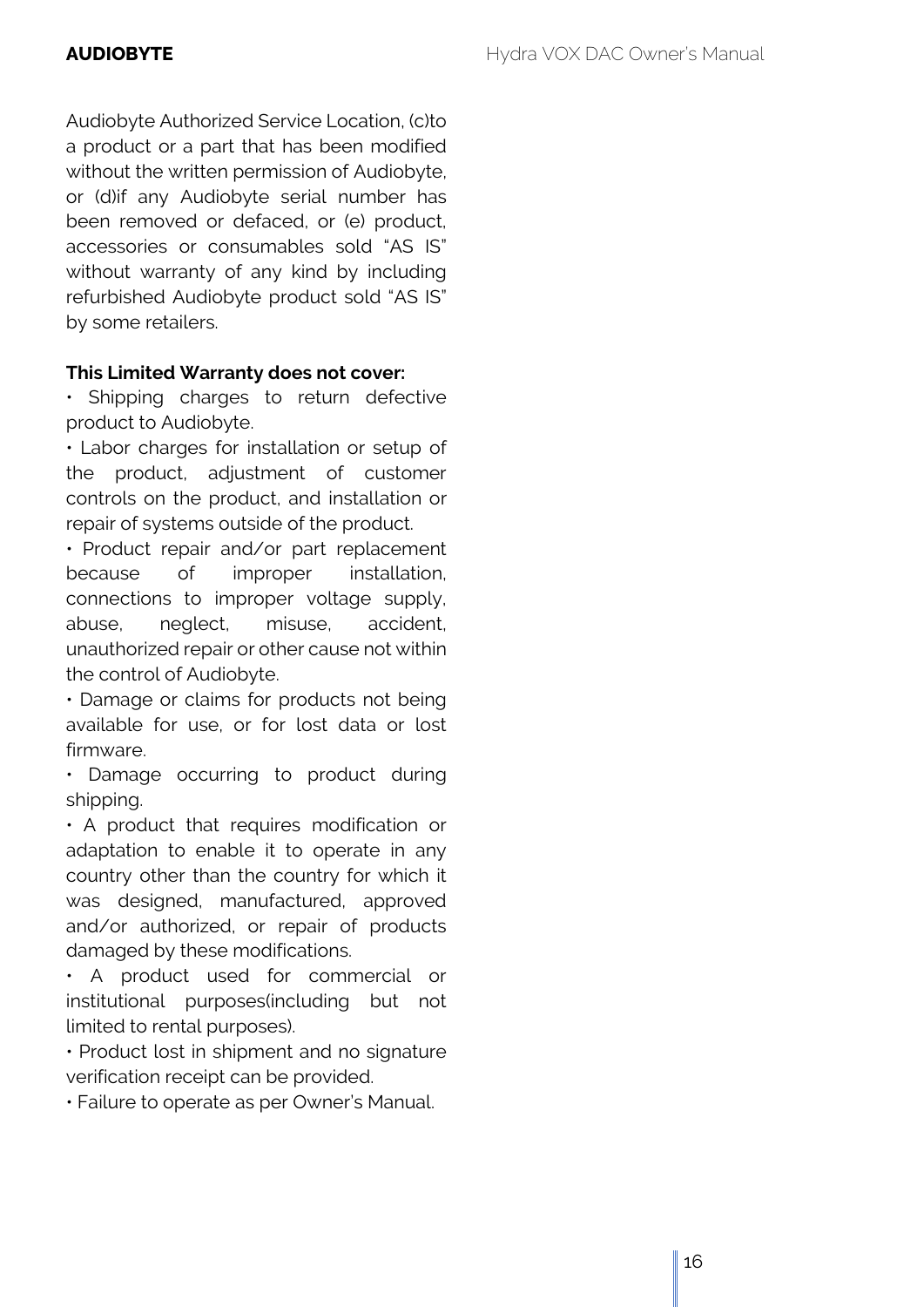REPAIR OR REPLACEMENT AS PROVIDED UNDER THIS WARRANTY IS THE EXCLUSIVE REMEDY FOR THE CONSUMER. AUDIOBYTE SHALL NOT BE LIABLE FOR ANY INCIDENTAL OR CONSEQUENTIAL DAMAGES FOR BREACH OF ANY EXPRESS OR IMPLIED WARRANTY ON THIS PRODUCT. EXCEPT TO THE EXTENT PROHIBITED BY APPLICABLE LAW, ANY IMPLIED WARRANTY OF MERCHANTABILITY OR FITNESS FOR A PARTICULAR PURPOSE ON THIS PRODUCT IS LIMITED IN DURATION TO THE DURATION OF THIS WARRANTY.

Some states do not allow the exclusions or limitation of incidental or consequential damages, or allow limitations on how long an implied warranty lasts, so the above limitations or exclusions may not apply to you.